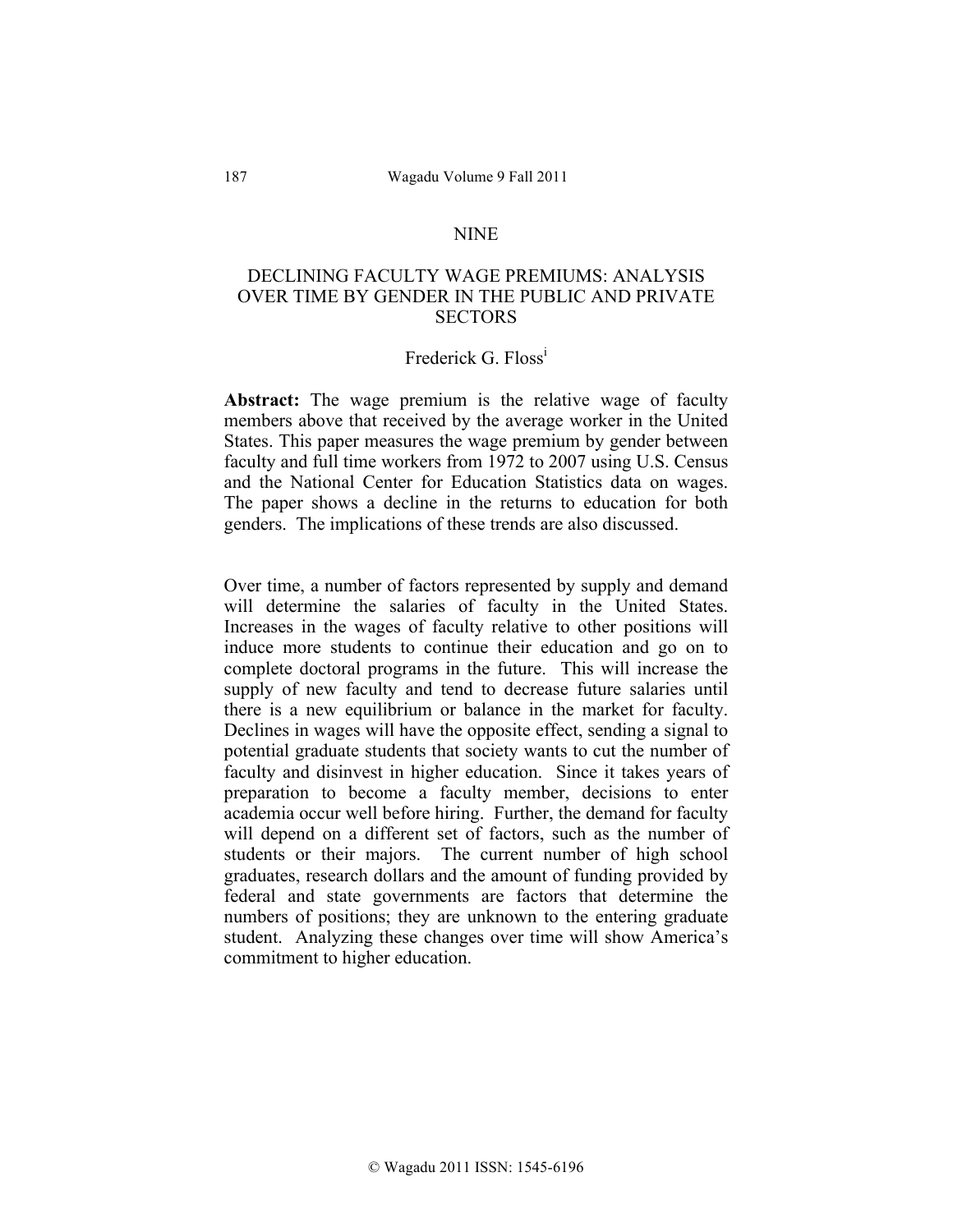Measuring similar changes in the number of degrees and relatives wage by gender over time illustrates the commitment to equity in higher education as the economy changes and grows. The two market equilibriums for faculty by gender are barometers for whether efforts to attain gender equity in hiring and salary are working or whether we need to employ other strategies.

Traditional studies of gender equity in higher education have tended to compare a base year with a more current year to analyze the changes between the two points; for example see West and Curtis (2006) or Bradburn and Sikora (2002). These studies tend to look at a large number of complex variables related to gender equity where data is not available for all years. This method misses the dynamics of the market and does not show whether the markets in higher education are moving towards gender equality. This paper will look at a smaller number of variables, which allows a complete set of time series data. A long-range story about the relationship between male and female salaries in the faculty and the greater economy emerges after looking at data from 1971 to 2009. The rest of this paper proceeds as follows. Section II discusses the number of college and doctoral degrees granted from 1971-2009. Starting in 1972, the percentage of total degrees for both male and female doctoral degrees peaked and then declined until after 1990, when the trend remains relatively constant. Between 1971 and 2009, the percentage of the total number of degrees that were doctoral degrees dropped from 2.31 percent to 1.81 percent. This decline is an indication of the lack of importance American society places on advanced higher education. Section III looks at how the changes in the number of degrees have affected the rate of return for male and females in higher education. A higher rate of return will induce more college graduates to go to graduate school and thereby increase the supply of potential new professors. How men and women react over time will determine whether the equilibrium labor market will correct for gender inequities. Section IV looks at faculty in the public and private sector to understand the different dynamics in more detail. The last section, Section V, combines the results from the different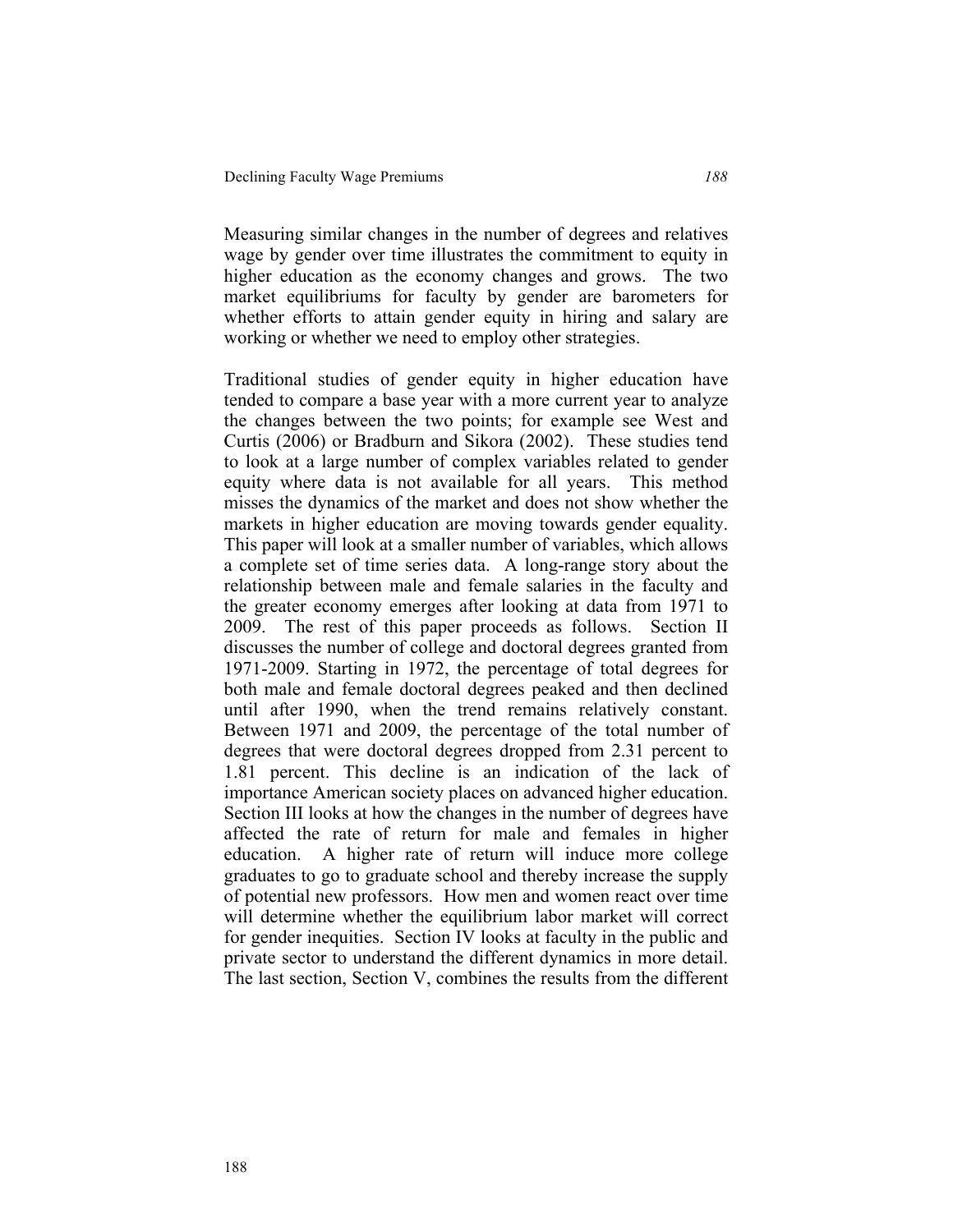sections to give an overview of the long-term trends of gender inequity in higher education.

### **Degrees**

The total number of doctoral degrees granted per year in 2009 was 44,300, and increased by a little over 12,000 between 1970 and 2009.<sup>ii</sup> During that time, the number of female doctoral degrees grew from 4,577 to 18,200, a 3.7 percent yearly grow rate. At the same time, the number of male degrees per year actually declined. Table 1 shows the trend in the number of degrees. Women made a dramatic increase in the total number of doctoral degrees granted from 1970 to 1996. Both male and female degrees have remained flat since 1996.

### **TABLE 1**

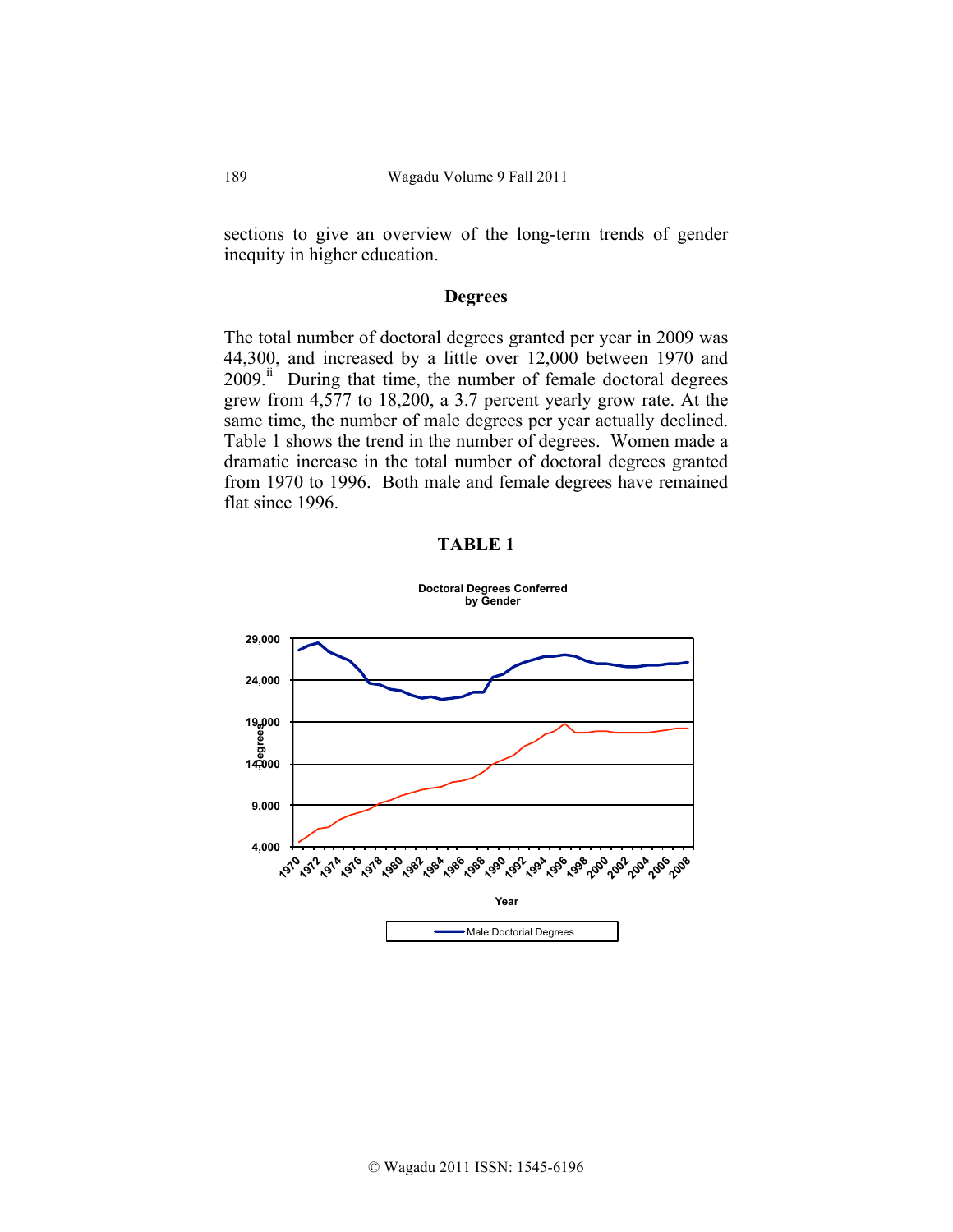During the period from 1971-2009, the total number of faculty positions grew from 474,000 to 578,302, or by 22 percent. A close inspection of the doctoral degrees granted reveals that the number grew by 38 percent. In other words, during the period when women were entering the higher education labor force, supply outstripped demand by 16 percent. This is an important result because as women are making inroads, there is market pressure lowering overall wages. In reaction to this, the growth in the number of degrees has flattened out since 1996.

More doctoral degrees are conferred to men than women, even though women have made dramatic gains. There may be a number of reasons for the dramatic increase by women in higher education degrees, and then the leveling off of the number of degrees earned by men and women. Initially, women made breakthroughs in specific disciplines. Then it became harder for them to enter as graduate students into fields where discrimination against women is still prevalent. Further, for both men and women, the number of degrees leveled off as it became less financially attractive to enter higher education. By comparison, as early as 1981, women were earning more college degrees than men were. Table 2 shows the comparison over time of the ratio of men to women by type of degree granted. In Table 2, when the ratio falls below 1.0 (the dotted line), women a larger number of degrees than men. Women make up 58.5 percent of the college degrees granted in 2009, but only 41.1 percent of the doctoral degrees.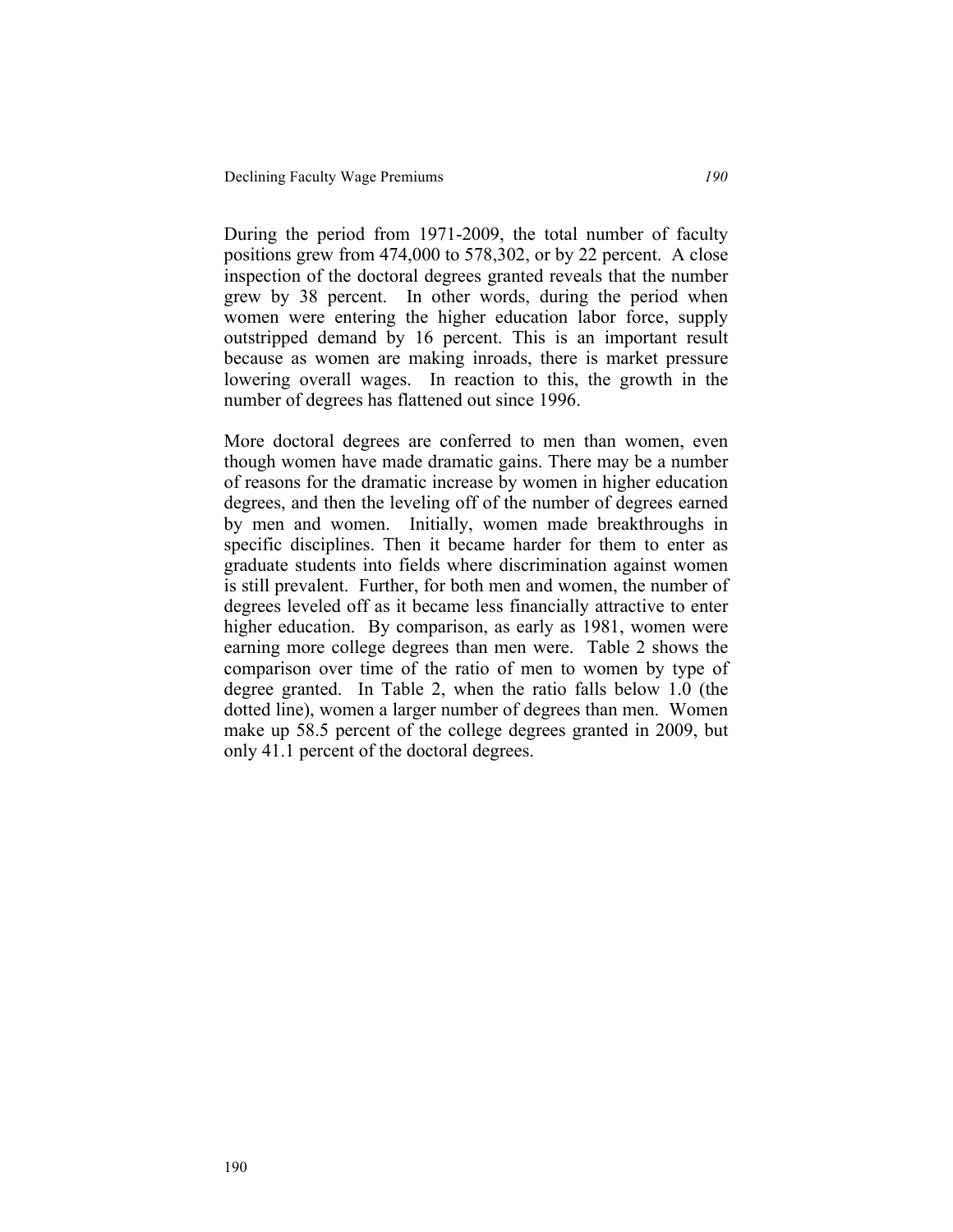#### **Ratio of Male to Female Degrees Confered**



The general labor force does not show the dramatic leveling off of the percentage of jobs going to women, as Tables 1 and 2 shows for doctoral degrees. From 1970-2009, the labor force as a whole grew at 89.17 percent, while the number of college degrees grew at only 72.6 percent. Since more and more jobs require a college degree, relative demand for college-educated graduates is growing faster than the number of college degrees granted.<sup>iii</sup> As long as demand outpaces supply, the relative wage for college graduates compared with high school graduates has room to increase. A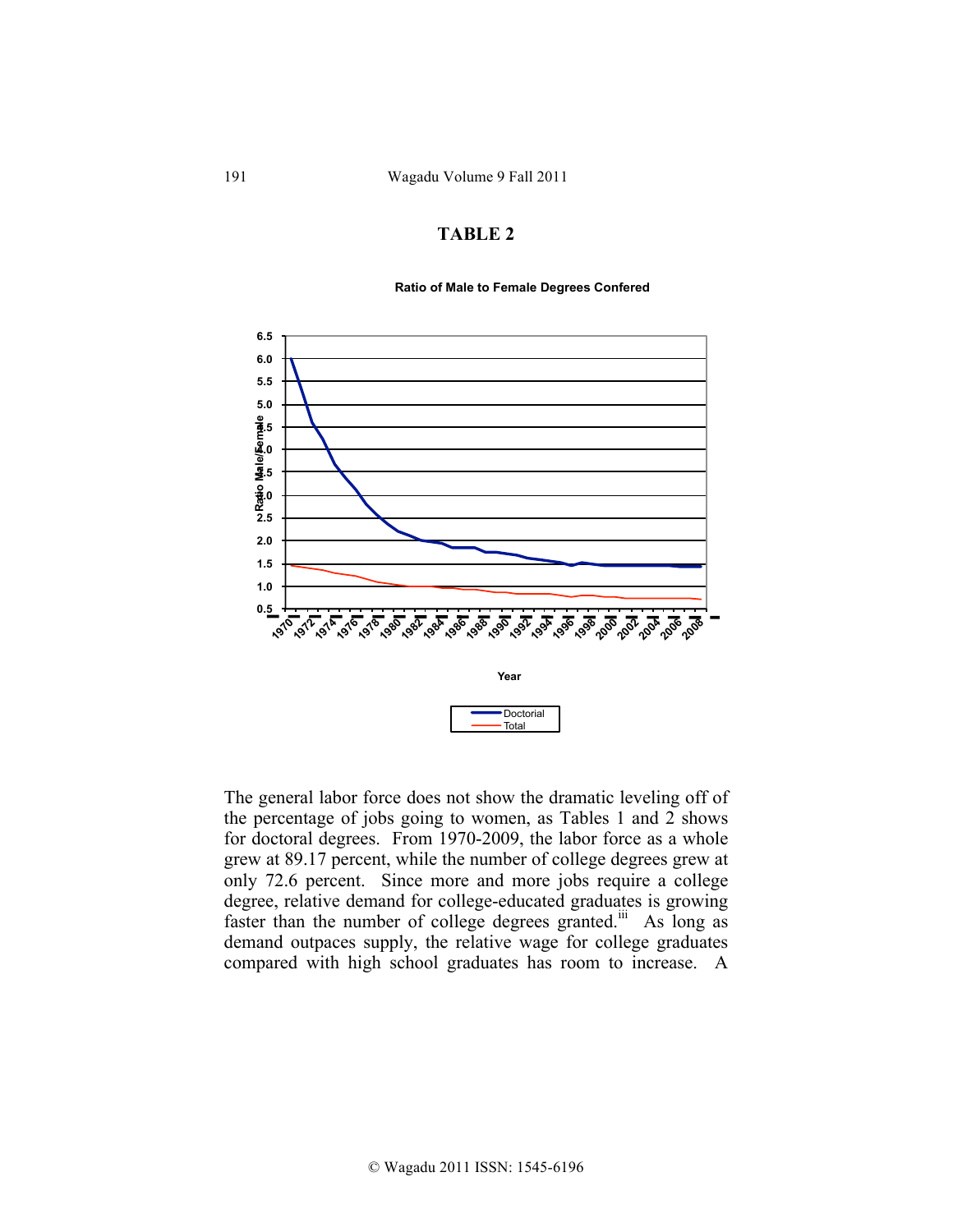unique situation exists where there is excess demand for college graduates and excess supply for doctoral degree graduates.

Table 3 shows the increase in the United States civilian workforce from  $1970-2009$ .<sup>iv</sup> Men make up 53.3 percent of the total Men make up 53.3 percent of the total workforce. They make up a larger portion of the workforce because they account for a larger portion of those positions that do not need a college degree. However, women as a percentage of the workforce are growing at a faster rate. Over this period, women in the labor force are growing at 2.17 percent, while men in the labor force are growing at 1.26 percent per year. Women will eventually make up a larger portion of the workforce if these trends continue.

### **TABLE 3**



**U.S. Civilian Employment by Gender** 

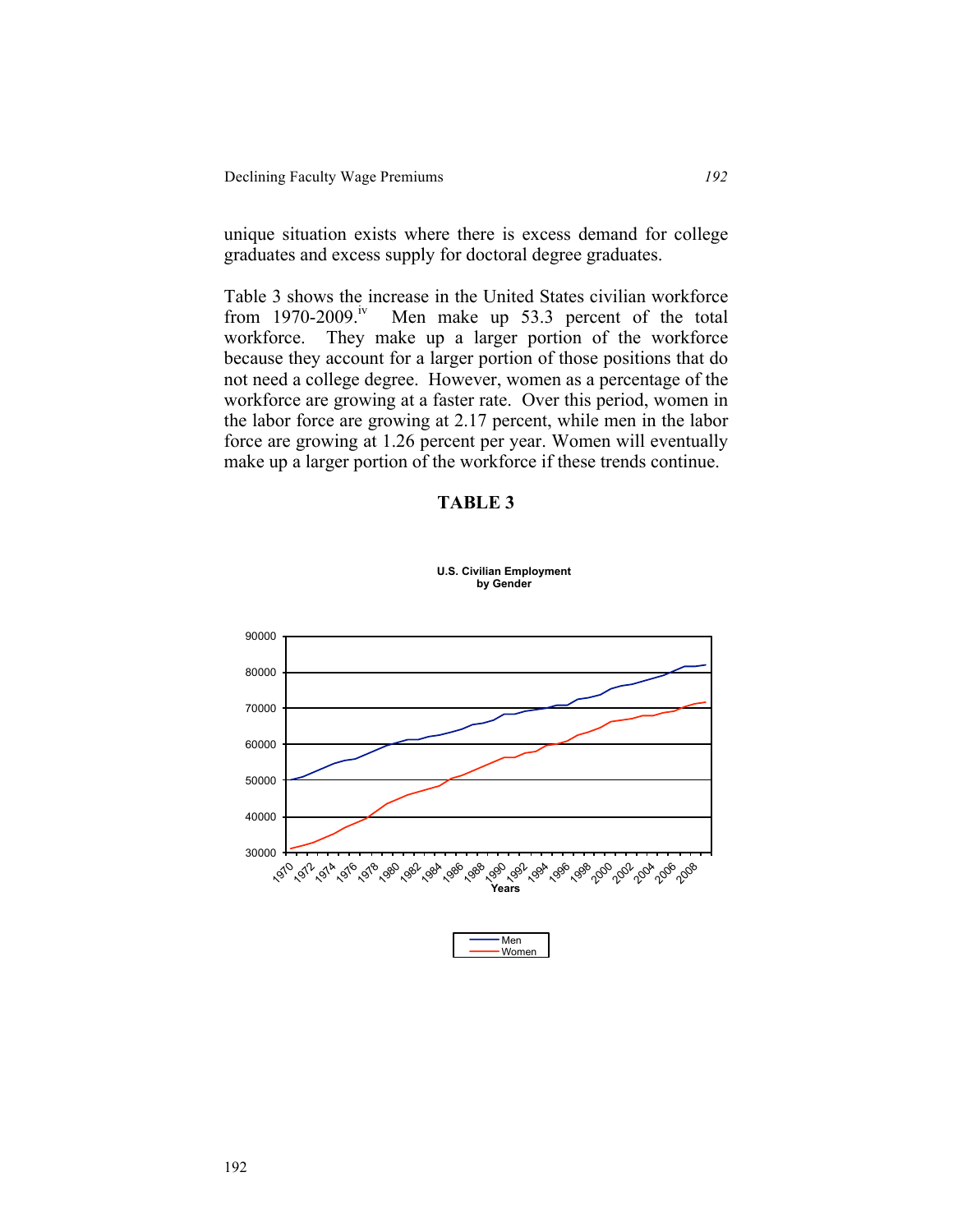In each of these three areas—doctoral degrees, college degrees and the civilian workforce—women are becoming more prominent. These trends will have an impact on how the growth in wages for different categories will proceed. When demand is above supply, wages will increase, other things being equal, and the opposite will happen when supply exceeds demand. This will then send a message to the next generation of students on whether they should pursue more education.

## **Rate of Returns to Education**

The rate of return to education is the annual amount of wages received above some base amount; for example, the difference between a doctoral and a college degree. From an economic perspective, those continuing in their educational career expect to make a positive rate of return or they would not continue with additional education. By continuing, a student pays not only tuition and fees, but gives up the opportunity to enter the workforce and make a salary.

The rate of return to education is:

 $WF-1$ 

W<sub>HE</sub> is the wage rate for a particular group of female or male professors, while  $w_{WF}$  is the wage rate for the base group, such as the wage rate of the male workforce. There is a long tradition of looking at rates of return to education and training in the economic literature, starting with Becker (1964).

An example of this return for a female faculty member when the average female faculty salary is \$63,347 and the average female salary in the workforce is \$43,889 is

 $43,889-1 = .443$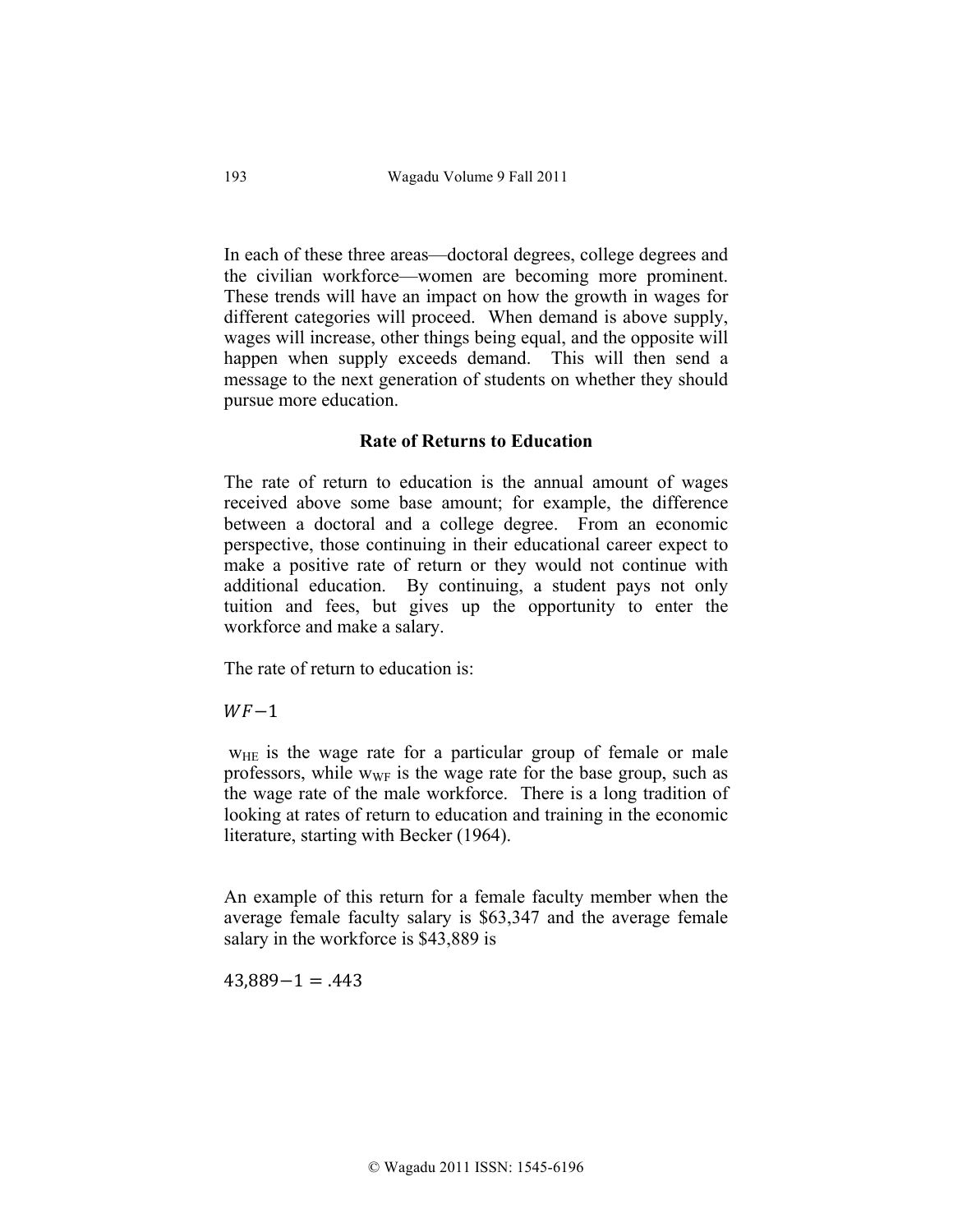The rate of return to education for a female faculty member is 44.3 percent per year. Looking at this rate of return for different groups over time is a measure of the importance the economy puts on additional education. Measuring these rates of return over time shows how in equilibrium, society values higher education. They are also a measure of discrimination between groups. In a world without discrimination, the rates of return for male and female workers should be the same when they have the same education level. Discrimination against a group is measured by how much lower their return is when compared to another group with equal education. Looking over a long time period shows the history of society's fight against discrimination and whether we are making progress.

Table 4 shows the rate of return over time of faculty members in the public and private sectors. $\theta$  The graph can be broken into two parts. The first is the years 1970-1990, where rates of return drop and then rebound. This is the period of the Vietnam War and the drop and rebound in returns is a reaction by the government and others to the protests over the war. The second period, starting in 1990 and continuing until the present, shows a cyclical downward trend. Each top of a cycle is lower than the preceding top and each bottom is lower than the bottom before it. One suggestion for this decline is that the jobs in the workforce as a whole now require more education, so the difference in education levels between higher education and the workforce has declined. However, this would assume the level and amount of education for doctoral degrees has remained stagnant. Instead, the economy is signaling a move away from using resources in the academy.<sup>vi</sup>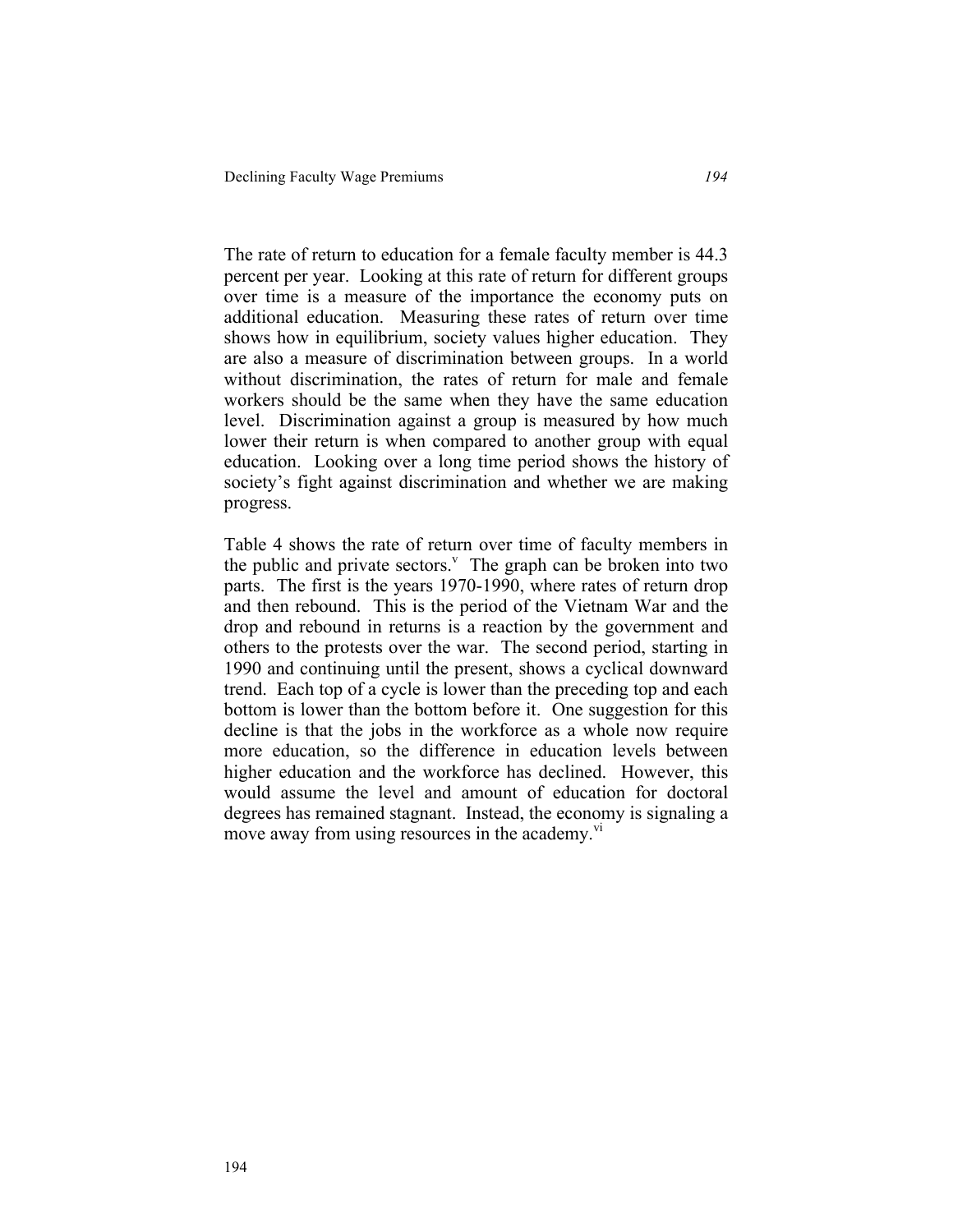

The shaded blue areas in Table 4 show the years when the economy goes into recession. In the table, there is no relationship between the drops in return and economic condition. In addition, the decline in returns since 1990 coincides with the shift in position of the public and private sector. Before 1990, the rate of return to public sector faculty is higher than in the private sector; this is further evidence of society's disinvestment in the public sector. These relationships continue for other groups such as twoyear and four-year schools, or by rank.<sup>vii</sup>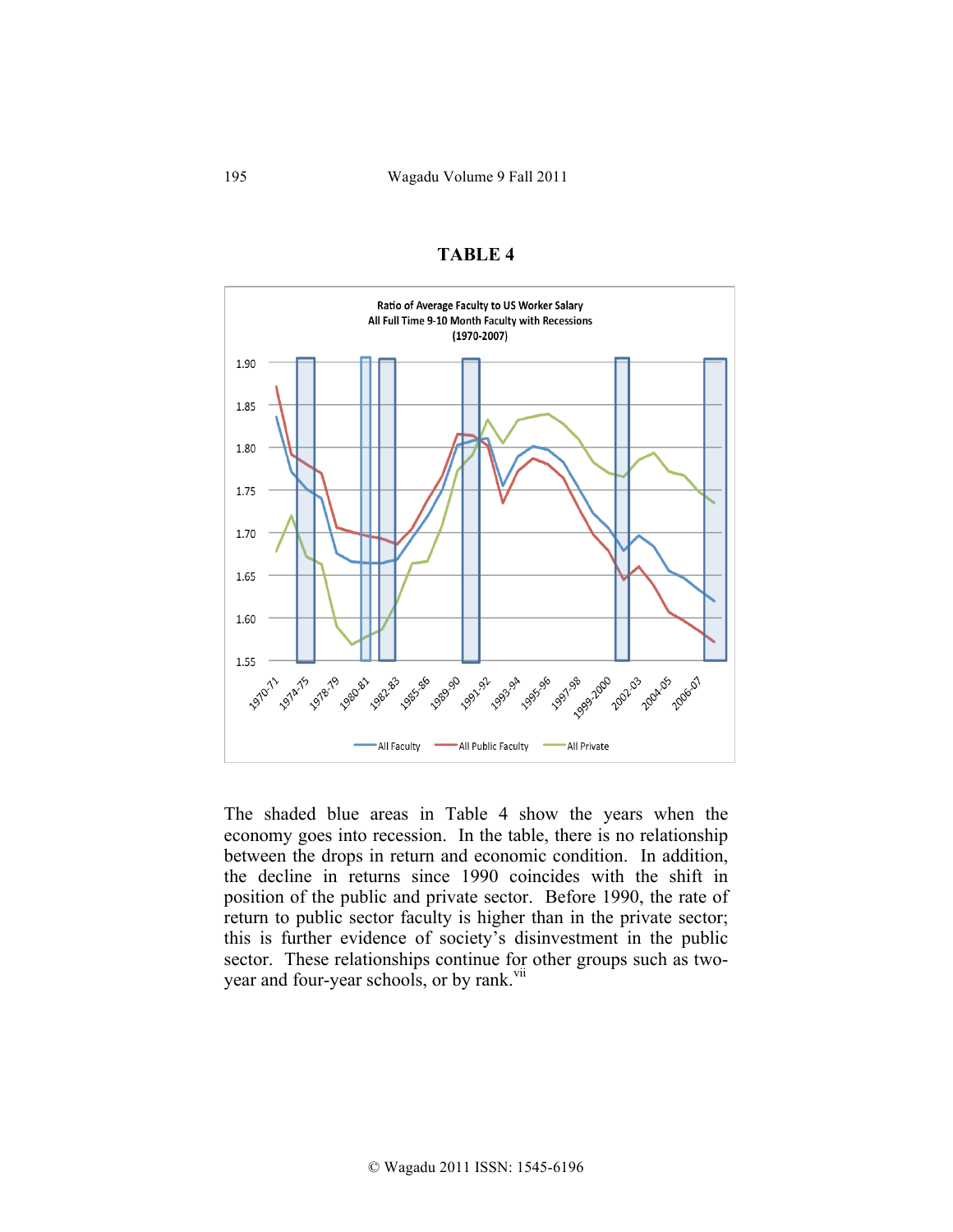### *Gender and rate of return in higher education*

The female faculty rate of return was approximately 90 percent per year (1.90 -1, in Table 5) at the start of the 1970s. It trends down continuously until 2002, when it levels out at 50 percent through the end of the 2009. For male faculty, there is a relatively constant rate of return of around 30 percent per year over the entire 38-year period. These returns correspond to the number of doctoral degrees granted. Male faculty degrees have been constant, while female degrees increase dramatically until 2000, where they level off, as shown in Table 1. This will occur if women are reacting to the changes in returns to education, as standard economic models predict. More women enter the market as the rate of return to education increases, and then when it declines, the number of graduates entering programs declines.

Table 5 gives the rate of return of education for male and female faculty. The male returns show the effects of the Vietnam War with a decline and a rebound in returns over the 1970s. This is not true for female faculty, which sees a continuous decline over the entire period. Since 2000, female and male rates of return level off. Over the same period, female faculty has a 20 percent greater rate of return than that of male faculty. This should induce more women to enter higher education until the rates of return to education are equal for both groups. Discrimination is the traditional explanation for why these rates are not equal. This discrimination can take many forms, such as limiting the number of graduate positions in fields where women are most likely to apply, thereby keeping the supply of female faculty low and the rate of return higher than that in fields dominated by men.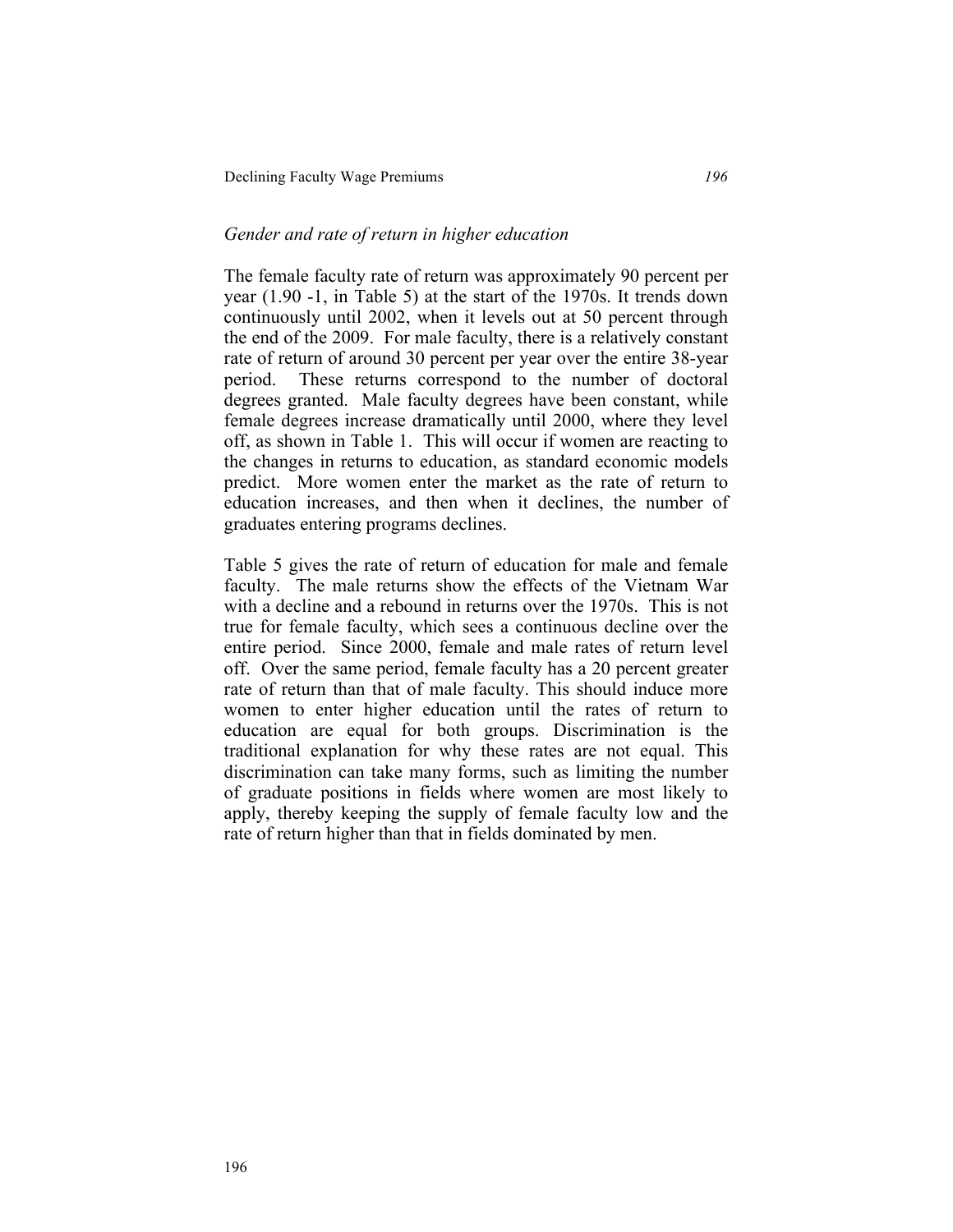Ratio of Average Salary for Male and Female Faculty to Male and Female Worker  $(1970 - 2008)$ 



While the rate of return for female faculty is higher than that for males, this does not mean female and male faculty are making comparable salaries. The ratio of male to female faculty has not improved over time. In fact, the distance between male and female faculty salaries increased from 1970 until 1990. This is not true for the economy as a whole, where women made progress over most of this period. In the general economy, women have received higher salaries by being more educated than their male counterparts are; this cannot be true in higher education if a Ph.D. is required for all. Table 6 shows these relations.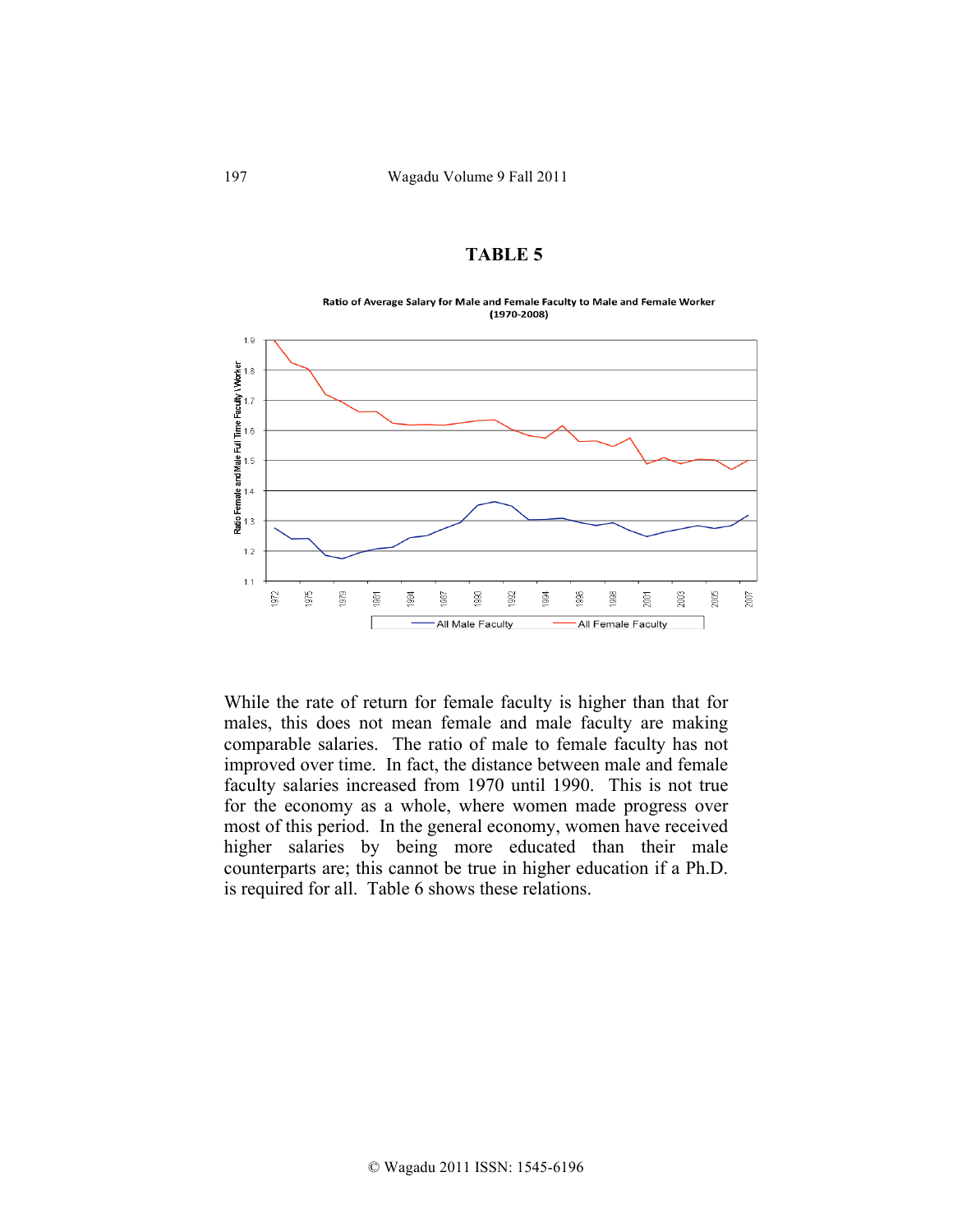#### **Salary Ratios Faculty and Full Time Workers** (Male/Female)



In the workforce as a whole and in higher education, females have become a larger part of total employment. The differences in salary for higher education are never as great as in the workforce, but since salaries are higher in higher education compared with the workforce, the ratio understates the comparison between the two groups. These salary ratios do not depend on rank and are similar for both full and assistant professors.<sup>viii</sup> Putting Tables 5 and 6 together, the rates of return for female and male faculty have stabilized over much of the last decade, with little or no change in salary equity between the groups.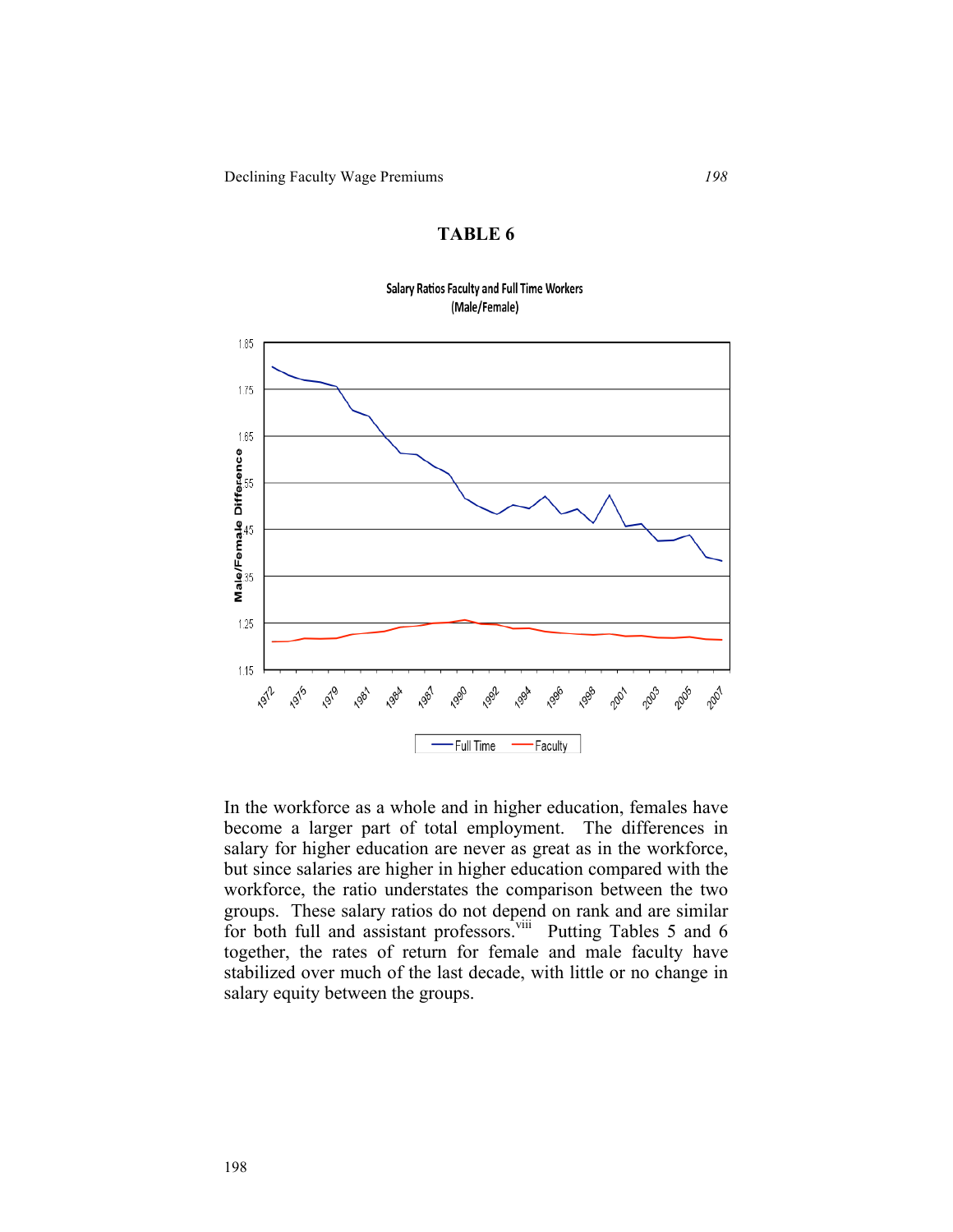### **Public-Private Sector Faculty**

In Table 4, private sector faculty's rates of return overtook the public sector's returns by 1990 and private sector faculty continues to enjoy a higher rate of return than public sector faculty. Traditionally, the economic explanation is disinvestment by state government in higher education as government's share of the total university budget declines. Breaking down the rates of return by gender and sector give more information as to why female faculty has not made more progress. Table 7 shows that the only group not to see a drop in the rate of return is private sector male faculty. With the public sector larger than the private sector, it is the disinvestment of the public sector that is driving the wage dynamics in higher education.<sup>ix</sup>





Table 7 shows the returns in the private sector for male and females cross over the public sector and become higher around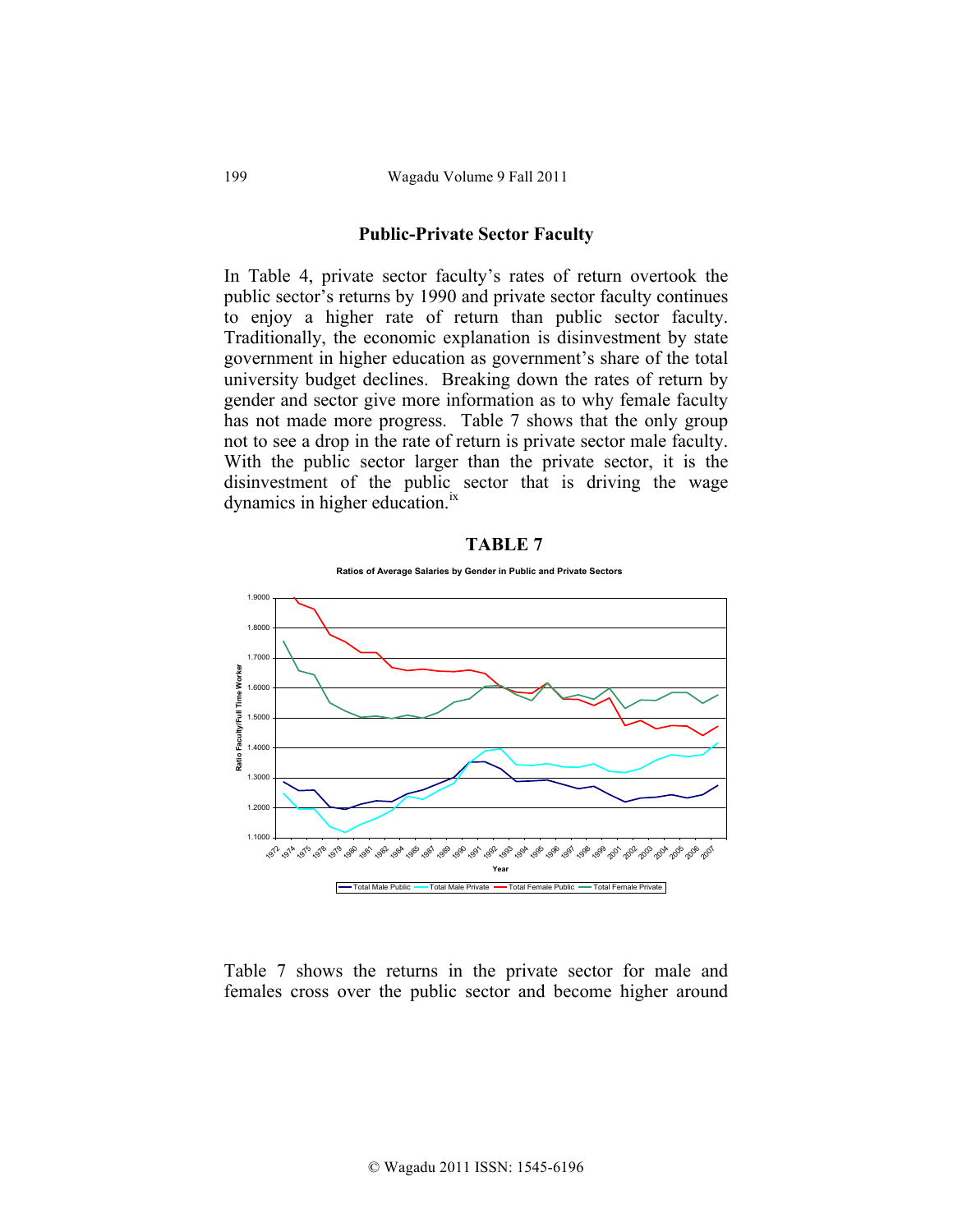1990. Just as important: private sector females follow a pattern similar to those of private and public sector men, while public sector female faculty declines over the entire period. Careful inspection reveals that the private sector male faculty is at its highest rate in 2008, the last year data is available. This is not true for any other group. In percentage terms, the public sector female category dropped by about twice as much as male faculty in the public sector.

In Table 8, the ratio of male to female salaries in the public and private sector are given. The private sector, while paying better for both male and female faculty, also has a greater degree of wage dispersion. As states cut spending on public higher education, the gender discrimination in all of higher education will increase, as the private sector becomes a larger portion of the total. This decline in the public sector will also have the effect of raising the average salary for both male and female faculty without an actual increase in any individual's salary increase, simply by changing the weights between the public and private sector.

# **TABLE 8**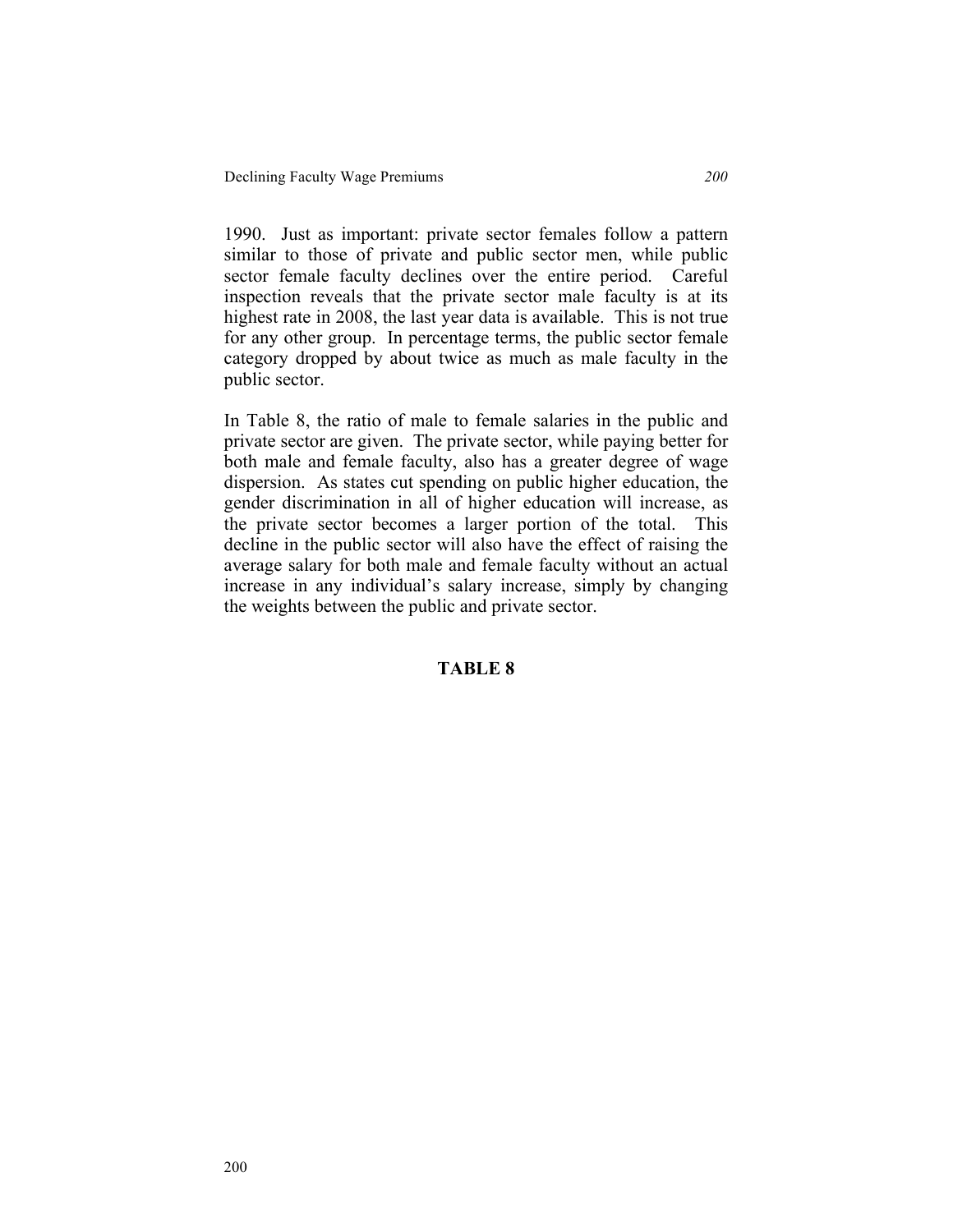

### **Conclusion**

Gender inequity in higher education is a result of a system of supply and demand equilibriums. Changes in one or all of the supply and demand equations can have important impacts on whether equal pay and opportunity are available to all in the academy. Over the last four decades, public policy has been to move to equality for women. In public and private higher education, little or no progress in closing the gap between male and female faculty salaries is apparent since the early 1990s. Given the higher level of discrimination in private higher education and cuts to public higher education, the prospect is for the gap to grow.

In this paper, the rate of return to education is a measure of both excess supply and demand in higher education. Over time, the rate of return to doctoral education has declined for female faculty, which should slow the number of women who enter the professoriate. Under traditional economic paradigms, this decline should raise female salaries relative to men and close the gap. This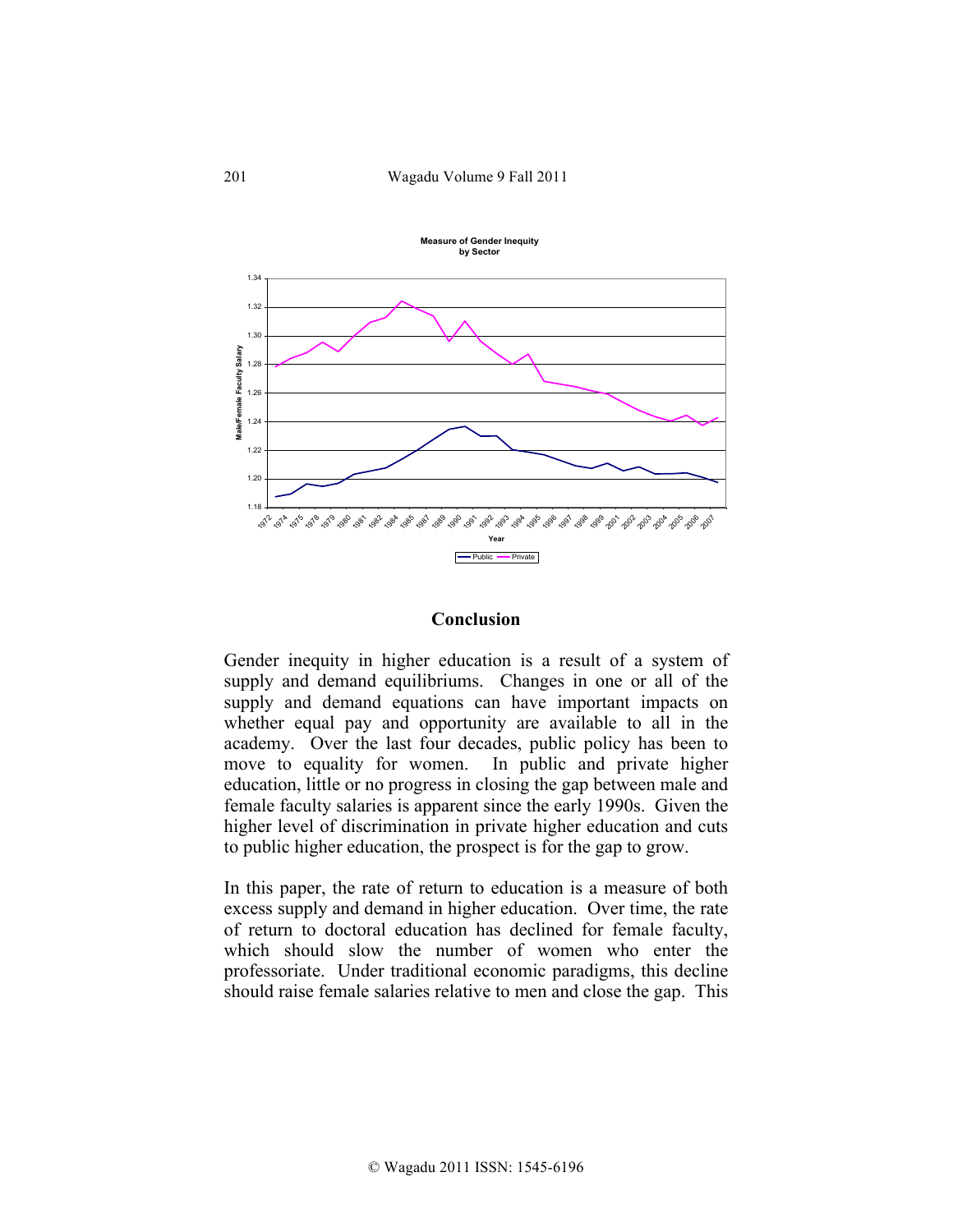has not happened and the relationship between male and female faculty salary has remained relatively stable, suggesting discrimination. The use of times series data as opposed to single year comparisons of other studies show that the problem is multifold. During the 1970s and 1980s, women graduated from graduate programs in greater numbers; that has tapered off since 1990. While women in the general workforce can raise their salaries compared to their male counterparts by becoming more educated, this is not true for tenure track female professors where the terminal degree for all is the Ph.D., so this option to close the discrimination gap is not open to female faculty. Finally, the disinvestment in the public sector will increase the level of discrimination, as a larger portion of the higher education workforce will be in the private sector where discrimination is larger.

Market dynamics are working in the wrong direction to correct discrimination against female faculty. Excess supply for faculty is keeping salaries low while at the same time, higher rates of return bring more women into the market without raising wages to the same level as their male counterparts.

Overall, Table 4 shows the rate of return to faculty of all types has continued to decline since the early 1990s. Since almost 80 percent of total costs of education are labor costs, this shows disinvestment by the United States in doctoral education—just as women are entering the profession in larger numbers. This disinvestment in both the public and private sectors is somewhat puzzling when most countries are increasing their investment in higher education as the only way to compete in a more globally challenging world. More importantly, it moves America away from equality as other countries are starting to address this problem.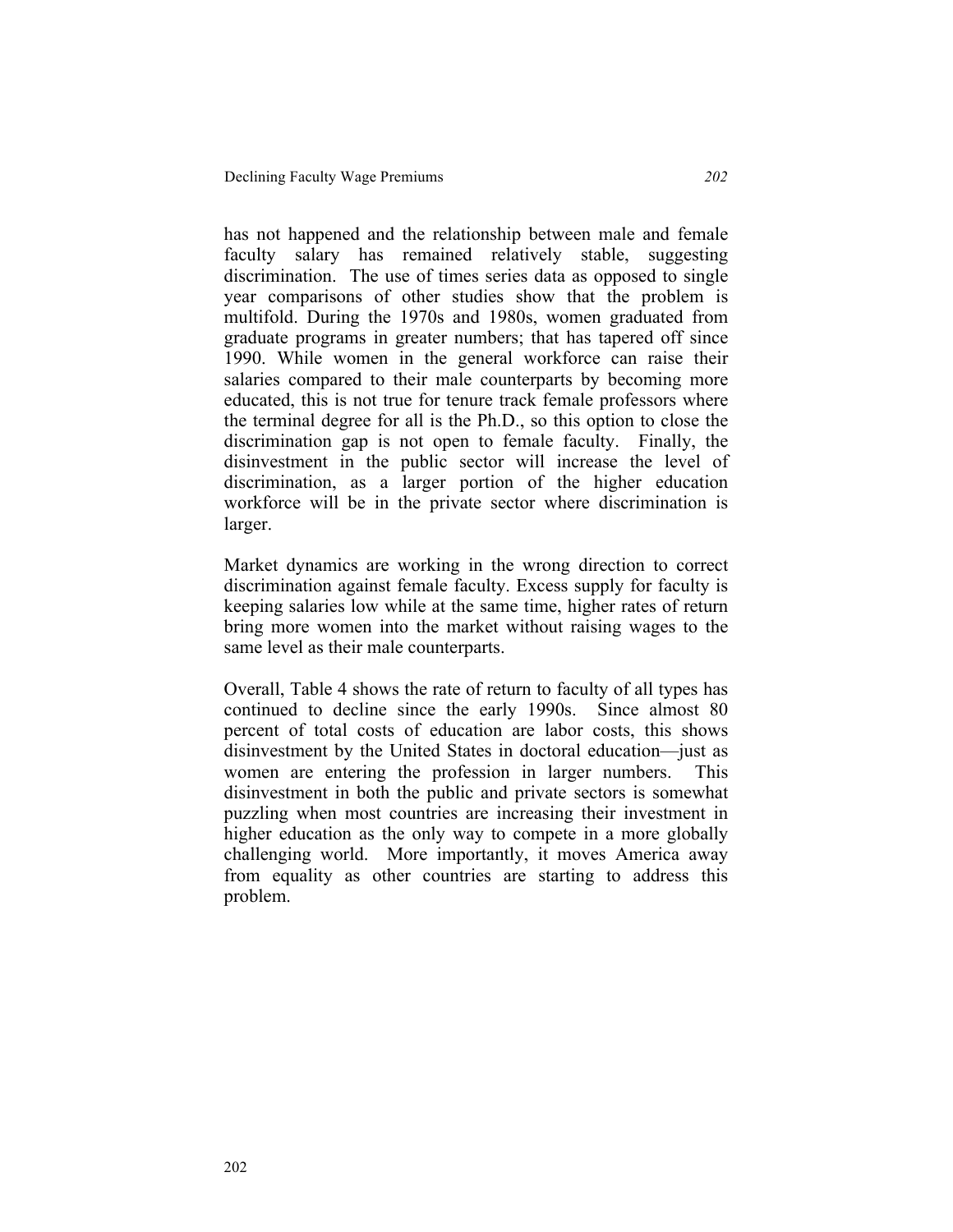### **REFERENCES**

- Becker, G. (1964). *Human Capital*, National Bureau of Economic Research.
- Bradburn E. M., Sikora, A. & Zimbler, L. J. (2002). *Gender and Racial/Ethnic Differences in Salary and Other Characteristics of Postsecondary Faculty: Fall 1998 NCES.* Statistical Analysis Report.
- Bureau of Economic Analysis. (2009). *Regional Economic Information System (REIS).*
- Bureau of Labor Statistics. (2009). *Civilian Workforce Tables*.
- Ehrenberg, R. & Zhang, L. (2005). Do Tenured and Tenure-Track Faculty Matter? *The Journal of Human Resources*, 40(3), pp. 647-659.
- Floss, F. (2009). *The Historical Rate of Return of Full Time Faculty in the U.S.*. UUP Working Papers.
- *Institute of International Education*. (2009). Open doors 2008, Fast Facts.
- Kirshstein, R. J., Matheson, N. & Jing, Z. (1997). 1993 National Study of Postsecondary Faculty (NSOPF-93) Instructional Faculty and Staff in Higher Education Institutions: Fall 1987 and Fall 1992. *National Center for Education Statistics.*
- NAFSA: Association of International Educators. (2009). *The Economic Benefits of International Education to the United States for the 2007-2008 Academic Year: A Statistical Analysis*.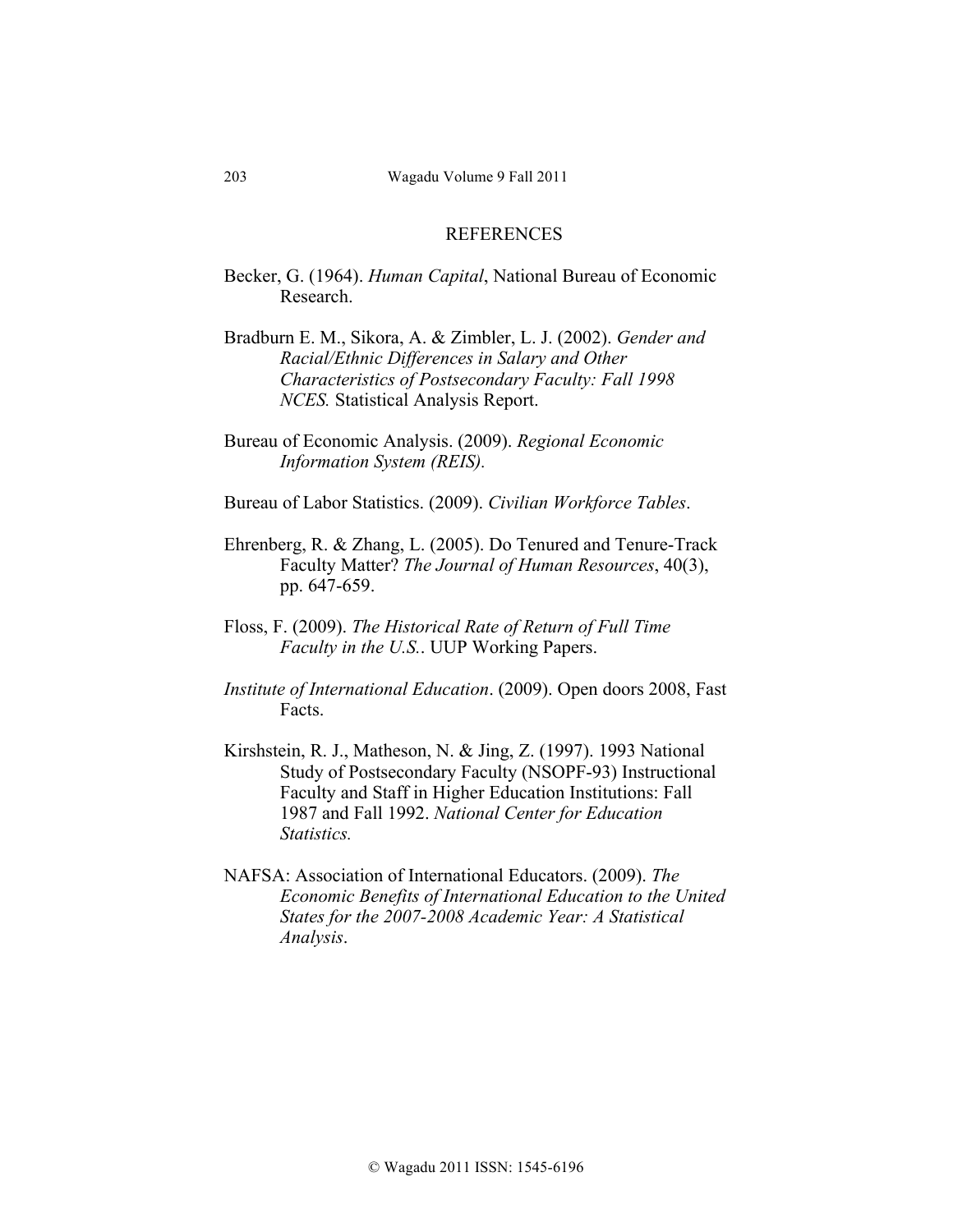- National Center for Educational Statistics. (2008). Employees in degree-ranting institutions, by sex, employment status, control and type of institution, and primary occupation: Selected years, 1970-1971 through 2007-08 for faculty salary. *Education Digest*.
- National Center for Educational Statistics. (2008). Average salary of full-time instructional faculty on 9-month contracts in degree granting institutions, by academic rank, control and type of institution, and sex: Selected years, 1970-71 through 2007-08 for faculty salary. *Education Digest*.
- National Center for Educational Statistics. (2008). Degrees conferred by degree-granting institutions, by level of degree and sex of student: Selected years, 1869-70 through 2016-17. *Education Digest*.
- Pacheco, I. & Rumbley, L.E. (2008). Exploring Academic Salaries in a Comparative Context. *International Higher Education*, 52.
- U.S. Department of Education, National Center for Education Statistics. (2009). Earned Degrees Conferred; Projections of Education Statistics to 2009.
- West, M. S. & Curtis, J.C. (2006). *AAUP Faculty Gender Equity Indicators 2006*.